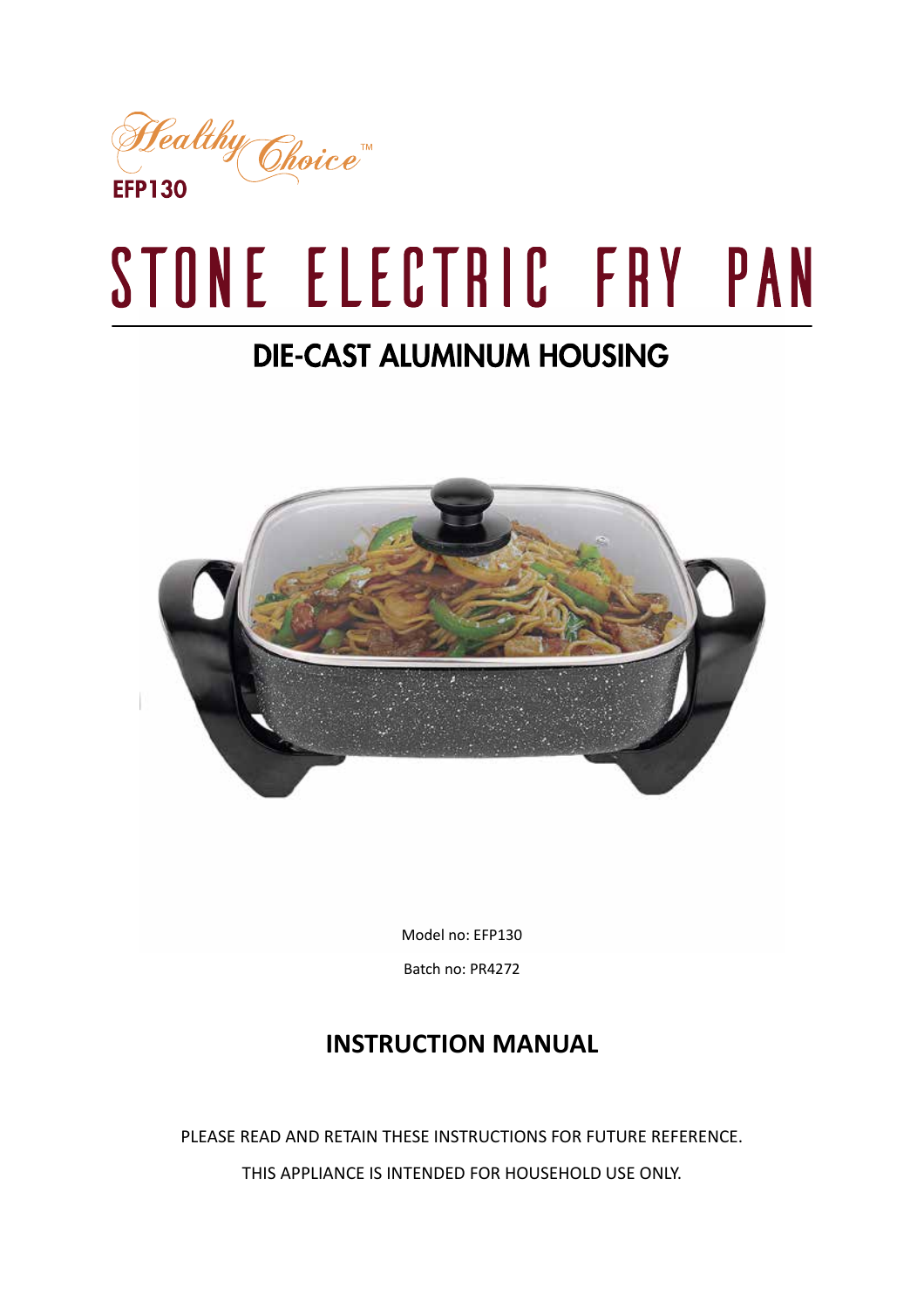The illustrations used in the manual are to illustrate the operation method and structure of the product. Where there is a small difference between the physical item and the illustrations, please take the physical as the standard.

#### **Introduction:**

*Sear meats, simmer curries, sauté veggies, scramble eggs, bake a casserole, fry chicken, all in one pan… the options are endless with this large-size 7.2 litre capacity Stone Electric Fry Pan. With a spacious 30 x 30 centimetre working surface, sorting out tonight's dinner or dishing up a masterpiece for your next banquet or gathering is as simple as plug – cook – unplug – and serve.*

*This benchtop electric frying pan offers a natural cooking method that is as good for you as it tastes. It is designed to cook using the natural oils in the food without needing any more extra added oil. The die-cast aluminium housing provides optimum heat retention while the heavy-duty non-stick stone finish coating allows for easy cooking, stirring and serving of food. Designed to heat up quickly and evenly, your meals will cook to perfection with even temperature distribution. Serving up dishes is both simple and convenient with this upgraded non-stick stone finish coating, sliding the food off the electric fry pan with ease.*

*Enjoy 5 temperature level adjustments, up to 240°C, through a simple control dial. The cool-to-touch built-in handles provide convenience for moving around the benchtop and for safe cleaning. The tempered glass lid seals in the flavours and moisture and also has a cool-to-touch knob. Complete with easy clean-up, this Stone Electric Fry Pan is a healthy and space-saving option for your kitchen.*

#### **Features:**

- $\bullet$  7.2 litre capacity,
- 30 x 30 centimetre working surface,
- heavy-duty non-stick stone finish coating,
- 5 temperature level adjustments,
- 240°C max temperature,
- $\bullet$  tempered glass lid,
- cool-to-touch built-in handles and lid knob,
- die-cast aluminium housing body, easy to clean
- Power: 1500W

#### **Important safety instructions:**

- Please read these operating instructions through carefully before using the electric fey pan.
- Only connect the unit to an AC power supply. The voltage listed on the rating plate must coincide with the voltage of your power supply.
- Do not use the unit with an extension lead or power board.
- Keep the electric cable away from hot surfaces and open flames or sharp edges.
- Avoid danger of tripping, do not allow the electric cable to hang down.
- Never touch the electric cable and plug with wet hands.
- Never immerse the unit, electric cable or plug into water or other liquids. Danger to life through electric shock!
- Never leave the unit unattended during use.
- x Keep children away from the unit. Pay particular attention when children are in the vicinity!
- This appliance is not intended for use by person (including children) with reduced physical, sensory or mental capability has or lack of experience and knowledge, unless they have been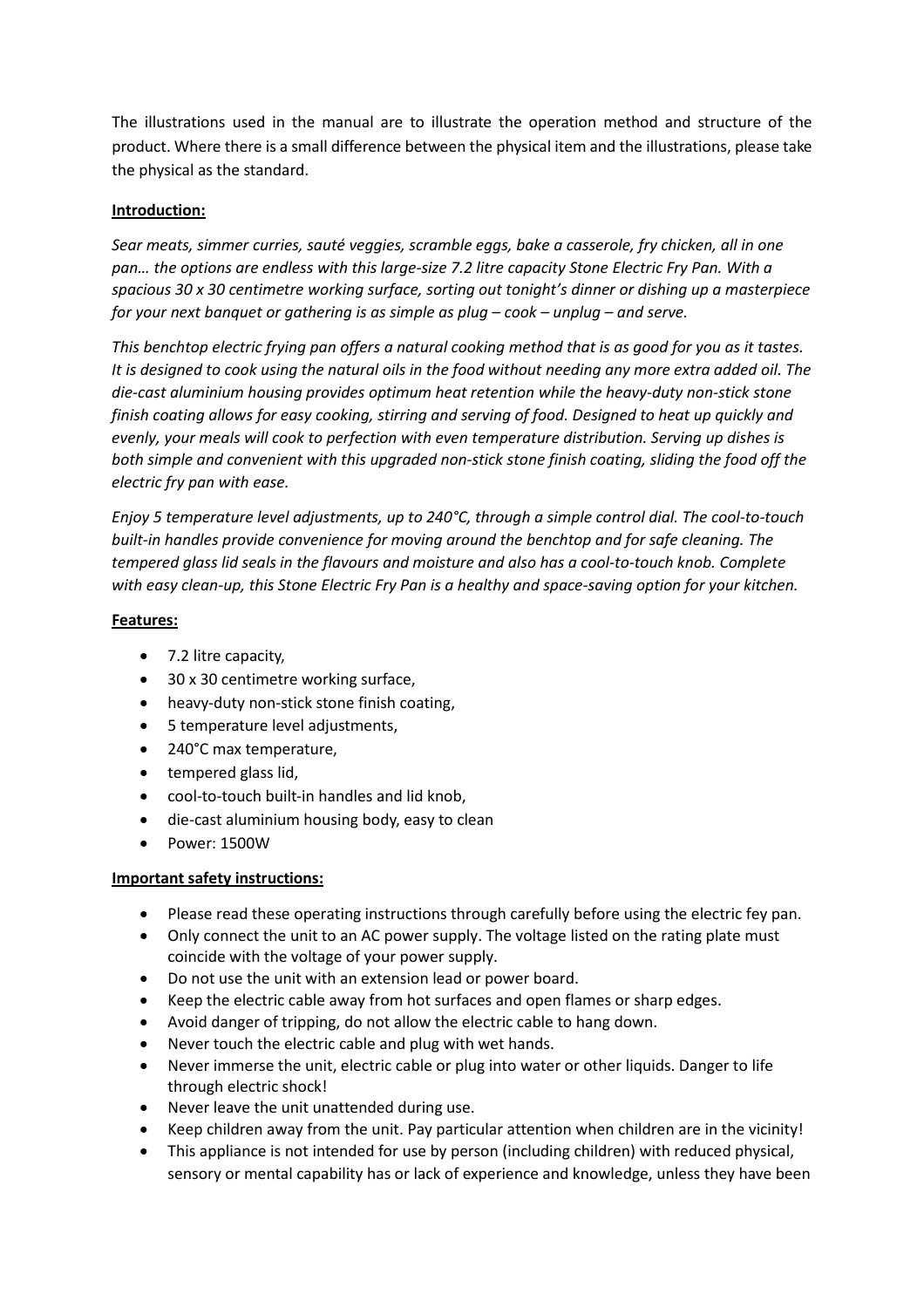given supervision or instruction concerning use of the appliance by a person responsible for their safety.

- Children should be supervised to ensure that they do not touch or play with the appliance.
- Do not use the unit outside.
- The unit is only intended for home use and not for commercial purposes.
- This appliance is only intended to be used in household and similar applications such as:
	- staff kitchen areas in shops, offices, and other work environments
	- farm houses
	- by clients in hotels, motels, bed and breakfast and other residential environments
- Do not use a sharp knife to cut food items on the surface of the electric fry pan.
- Only use plastic or wooden utensils when cooking to protect the non-stick surface of the electric fry pan from becoming scratched.
- Regular high heat cooking may discolour the non-stick surface, this is normal and will not affect the performance of the non-stick coating.
- Check the unit, electric cable and plug regularly for visible damage. Do not use the unit under any circumstances if you have noted any damage.
- Have damage repaired by a qualified specialist only. Never attempt to repair any damages yourself.
- Only use the unit on a steady, heat-resistance surface. Never position the unit close to hot surfaces or open flames.
- Do not use the unit on an unsteady surface or a flammable surface such as carpet or a table cloth.
- Ensure there is at lease 15cm clearance space around the unit while it is in operation.
- Do not put the thermostat controller on the electric fry pan's surface.
- High temperatures are present during operation. Only touch the handles on the unit.
- Do not move the electric fry pan during operation.
- The electric fry pan is not designed to be operated with an external timer or a separate remote control system.

#### **Packaging information:**

- **Narning of suffocation!** Keep children and animals away from the packaging material!
	- The unit is packaged to protect against transport damage.
	- The packaging materials are recyclable. Please dispose of the packaging materials via the appropriate recycling system in an environmentally-friendly manner.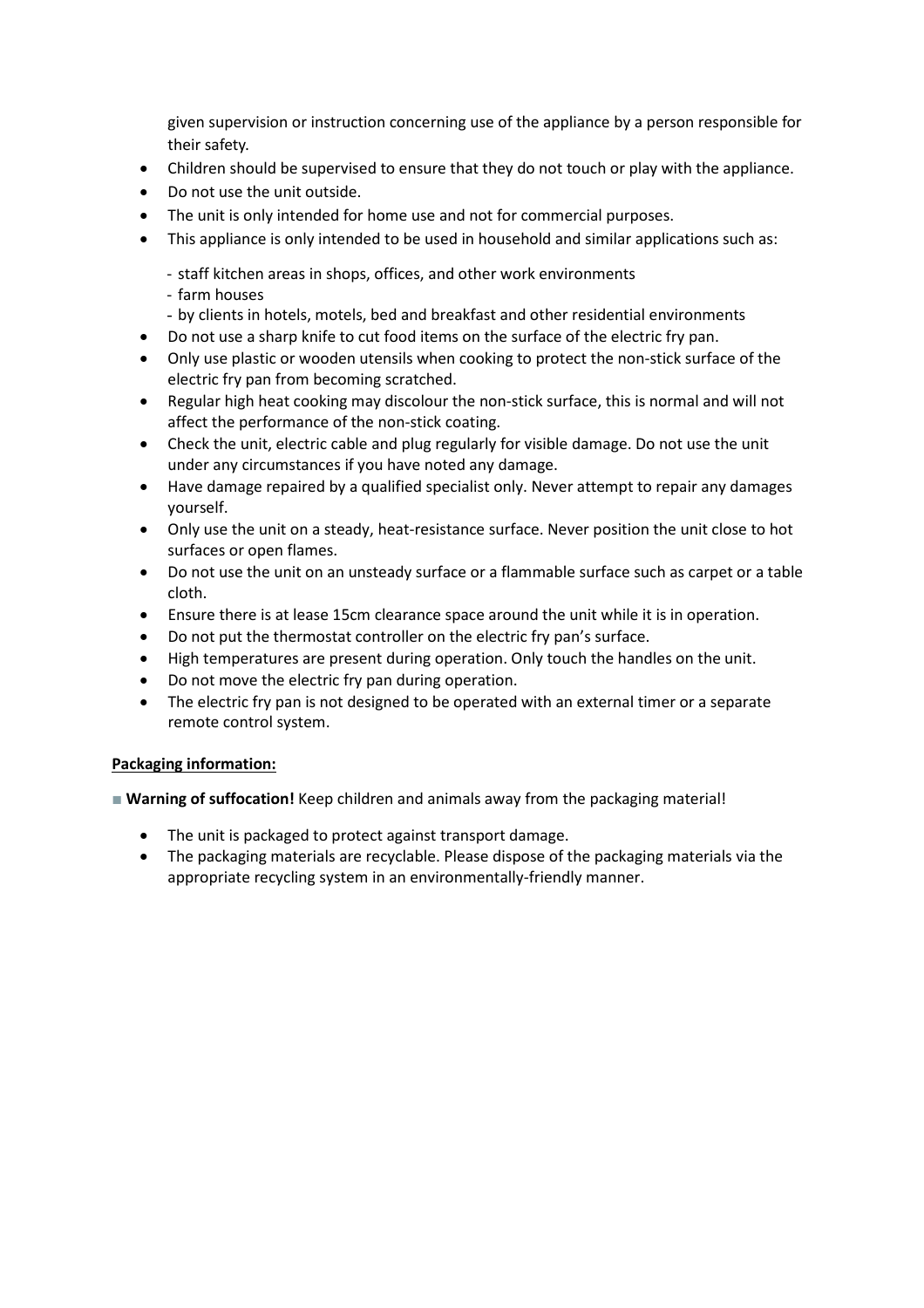# **Unit overview:**



- 1. Glass cover handle
- 2. Temperature sensor
- 3. Fry pan
- 4. Handles
- 5. Glass cover

#### **Temperature sensor:**



- 1. Temperature sensor
- 2. Electric plug
- 3. Electric cable
- 4. Temperature regulator
- 5. Control lamp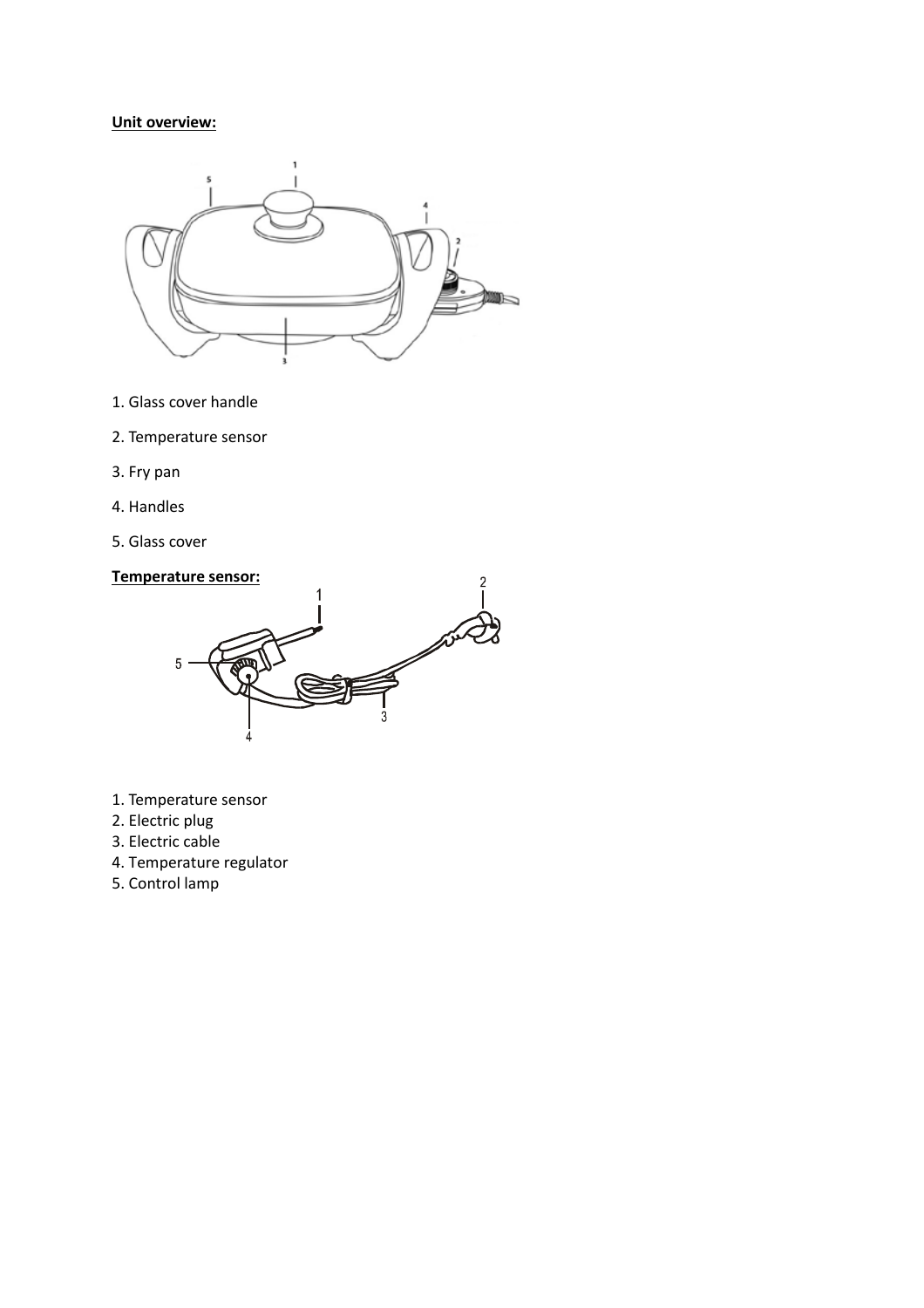#### **Preparing the unit:**

#### **Note:**

- Before using the unit for the first time, carefully clean the unit and lid.
- Do not use any aggressive detergents, brushes with metal or nylon bristles or sharp objects such as knives or spatulas for cleaning the unit.
- Avoid damaging the non-stick coating.
- Always dry the unit thoroughly after cleaning it.



#### **Connecting the unit:**

- 1. Connect the temperature regulator to the base of the electric fry pan.
- Make sure that the plug is connected properly.
- 2. Set the temperature selector switch to heat level "0".
- 3. Connect the plug to a 220-240 V / 50/60 Hz power point.

#### **ATTENTION:**

Do not use a power board or an extension lead.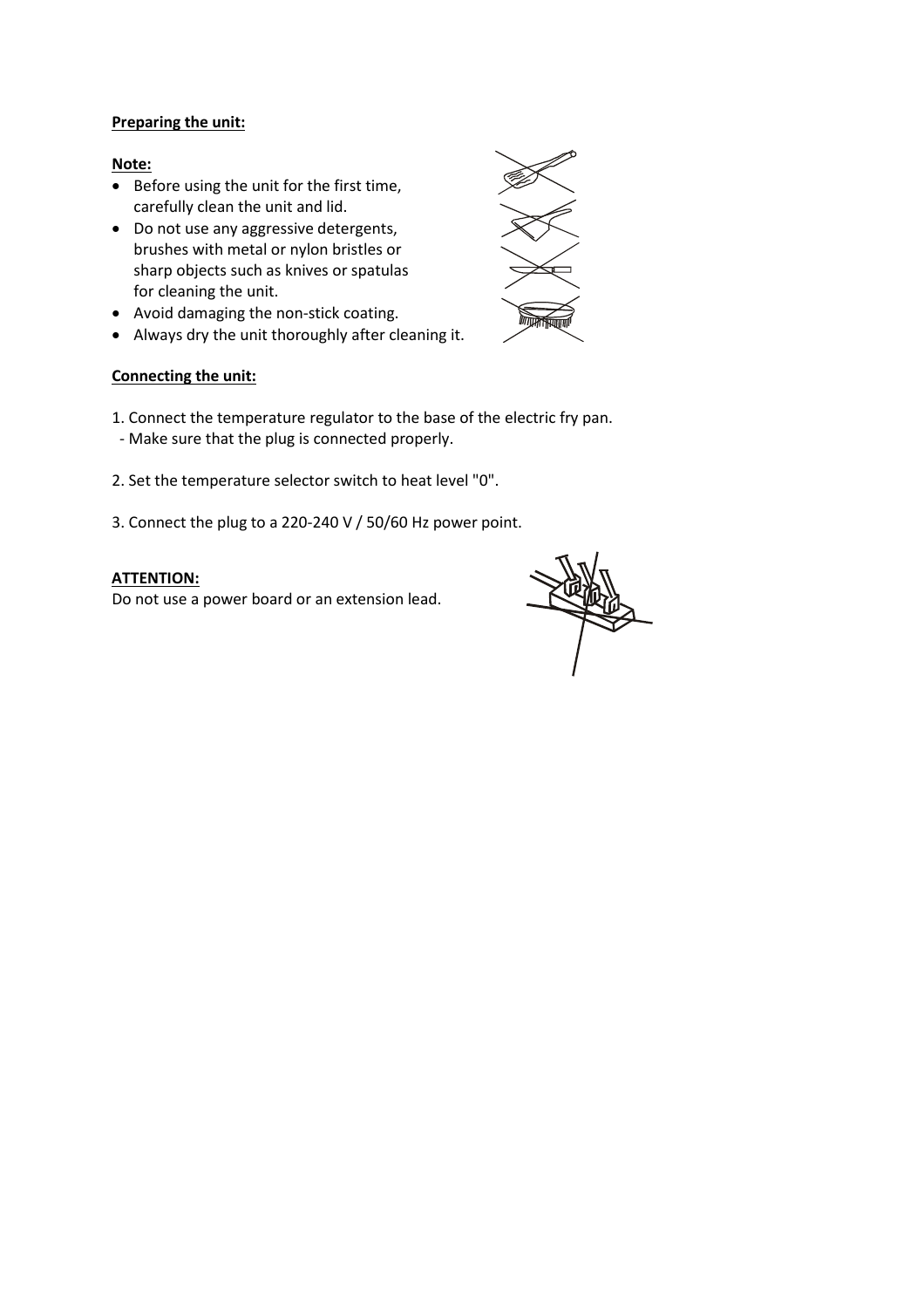#### **Preparing foods:**

- 1. Brush the cooking surface with a little cooking oil.
- 2. Set the temperature regulator to the required heat level. The control lamp will light up to signal that the unit is ready for use (ON).



| <b>Heating levels</b> | Temperature C°  | Food type                                                                                                                        |
|-----------------------|-----------------|----------------------------------------------------------------------------------------------------------------------------------|
|                       |                 | Roasted food,                                                                                                                    |
| 1 & 2                 | $100C$ °        | Simmering (eg: sauces)                                                                                                           |
| 3 & 4                 | 150-200 C°      | Pancakes, scrambled eggs, bacon,<br>braising, stewing (eg: curry,<br>casseroles) rice, pasta, steaming<br>foods (eg: vegetables) |
| 5                     | 240 $C^{\circ}$ | Stir frying, grilled foods, pizza,<br>shallow frying                                                                             |
| Thermostat            |                 | <b>Warming function</b>                                                                                                          |

• It takes 5-10 minutes after the unit is switched on before the control light will be on. You can then start cooking the food.

• Once cooking is complete, the unit can be kept warm. To do this, set the temperature regulator to the thermostat level.

• The control light may come on and off during your cooking process. This is not an error. The temperature regulator is automatically functioning and regulating the temperature.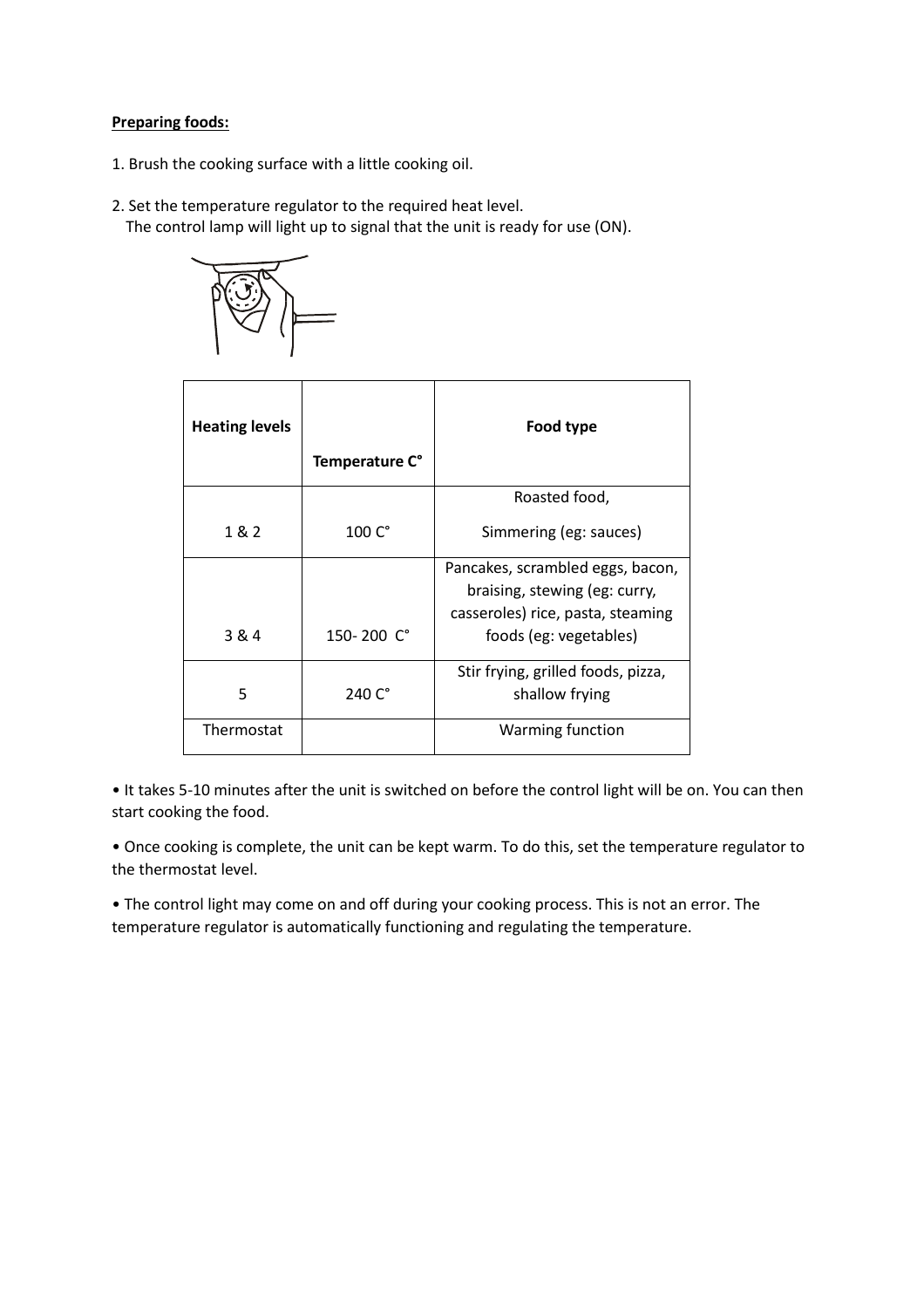#### **Cooking tips:**

#### **Stewing:**

- When used on a low heat, the electric fry pan is ideal to make hearty stews and casseroles as well as curries.
- Keep the lid on when stewing and remove the lid to stir your ingredients.

#### **Steaming:**

- If using a metal rack, take care not to scratch the surface of the electric fry pan. Ideally, use a silicone steamer basket or insert.
- Check the liquid level at regular intervals and add more hot water if further steaming is required.
- Do not allow the liquid inside the electric fry pan to touch the steaming rack or food.
	- 1. Add 2 cups of water or liquid stock to the electric fry pan.
	- 2. Pace your steaming rack into the electric fry pan.
	- 3. Pre-heat the electric fry pan on temperature level 3 4 until the liquid is simmering.
	- 4. Place the food to be steamed into the steaming rack.
	- 5. Place the lid on the electric fry pan and simmer until the food is cooked as desired.
- When removing the lid, take care to lift it off away from you.

#### **Shallow frying:**

- When used on heat level  $4 5$ , use approx.  $1 1.5$  cups of oil to shallow fry crispy cooked foods such as chicken strips, mini spring rolls or dim sims, homemade chips etc.
- Cook food until golden in colour and flip food (turn over) to ensure it is cooked evenly.
- Do not cover the electric fry pan with the lid when shallow frying.

### **Deep frying:**

- $\bullet$  When used on heat level 4 5, fry your food in batches to prevent the oil temperature from decreasing and preventing food from becoming soggy.
- Food suitable for deep frying should be coated with breadcrumbs or batter.
- Before adding the food, pre-heat the oil to the desired temperature.
- Do not cover the electric fry pan with the lid when deep frying.

#### **Sir-fry:**

- It is recommended to stir fry meat on the highest heat setting.
- The cooking method for stir-frying is to toss food continuously to expose all the ingredients to heat to ensure a quick and even cooking result.
- Do not over fill the electric fry pan, cook in smaller batches and re-heat food together at the end of stir-frying the batches. If using this method, under cook your food slightly so that when re0heating the finished meal is not tough.
- Stir-fry vegetables before meat in a little oil or sprinkling of water briefly so they retain crispness and remain vivid in colour.
- Stir-frying is best suited to tender cuts of meat as it uses a dry heat cooking method.
- Cooking times are dependent on the thickness and size of the cuts of meat.
- Thicker and larger pieces of meat will need more cooking time.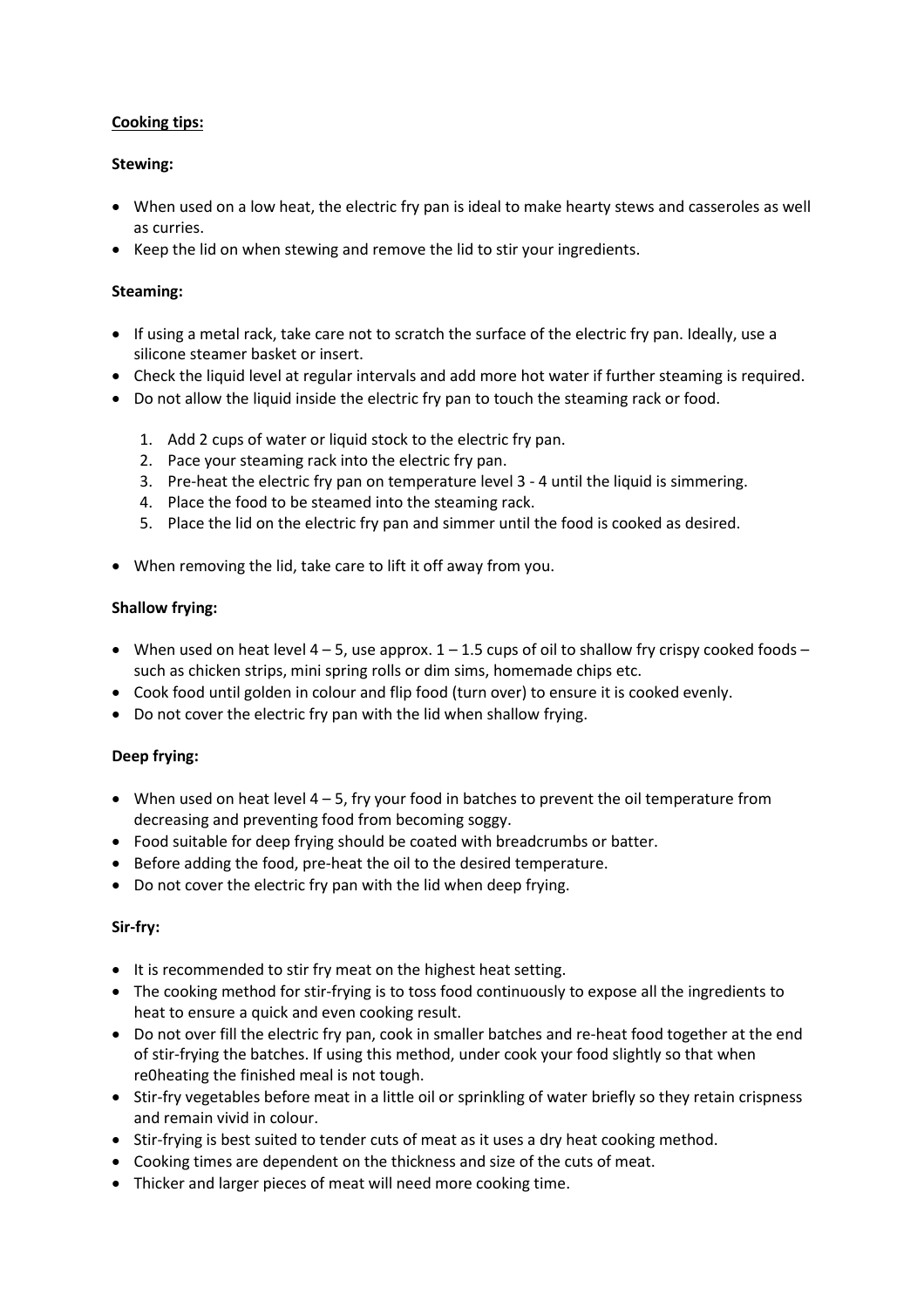- Thin meat strips between  $5 8$  cm are recommended for stir-frying.
- Toss the stir-fry meat in a small amount of oil before cooking
- Meat should be stir-fried on small batches (up to 300g). This avoids the meat stewing in it's own juices and becoming tough. Cooking in small batches also helps the heat in the electric fry pan remain at a constant level to ensure the meat does not become tough from stewing in it's own juices.
- $\bullet$  Stir-fry meat for between  $1 2$  minutes.
- Remove a cooked batch of meat and then wait for the electric fry pan to re-heat before stir-frying the next batch of meat.
- If you are cooking meat strips which have been marinated, drain off the marina before stir-frying to prevent meat from stewing.
- Serve your stir -fry quickly after cooking for a crisp, hot and tasty meal.

#### **Using the lid:**

- Use the glass lid where possible when cooking all food types.
- The lid prevents smells from escaping and reduces cooking time.

#### **Note:**

- The glass lid has a vent through which hot steam can escape.
- Avoid contact with this escaping steam.
- The lid can become extremely hot during operation therefore use oven gloves, etc. where possible when removing the lid to avoid burns.
- When removing the lid, take care to lift it off away from you.

#### **After use:**

- Set the temperature regulator to the 0 level and pull the plug out of the mains power point.
- Allow the unit to cool down thoroughly before cleaning it.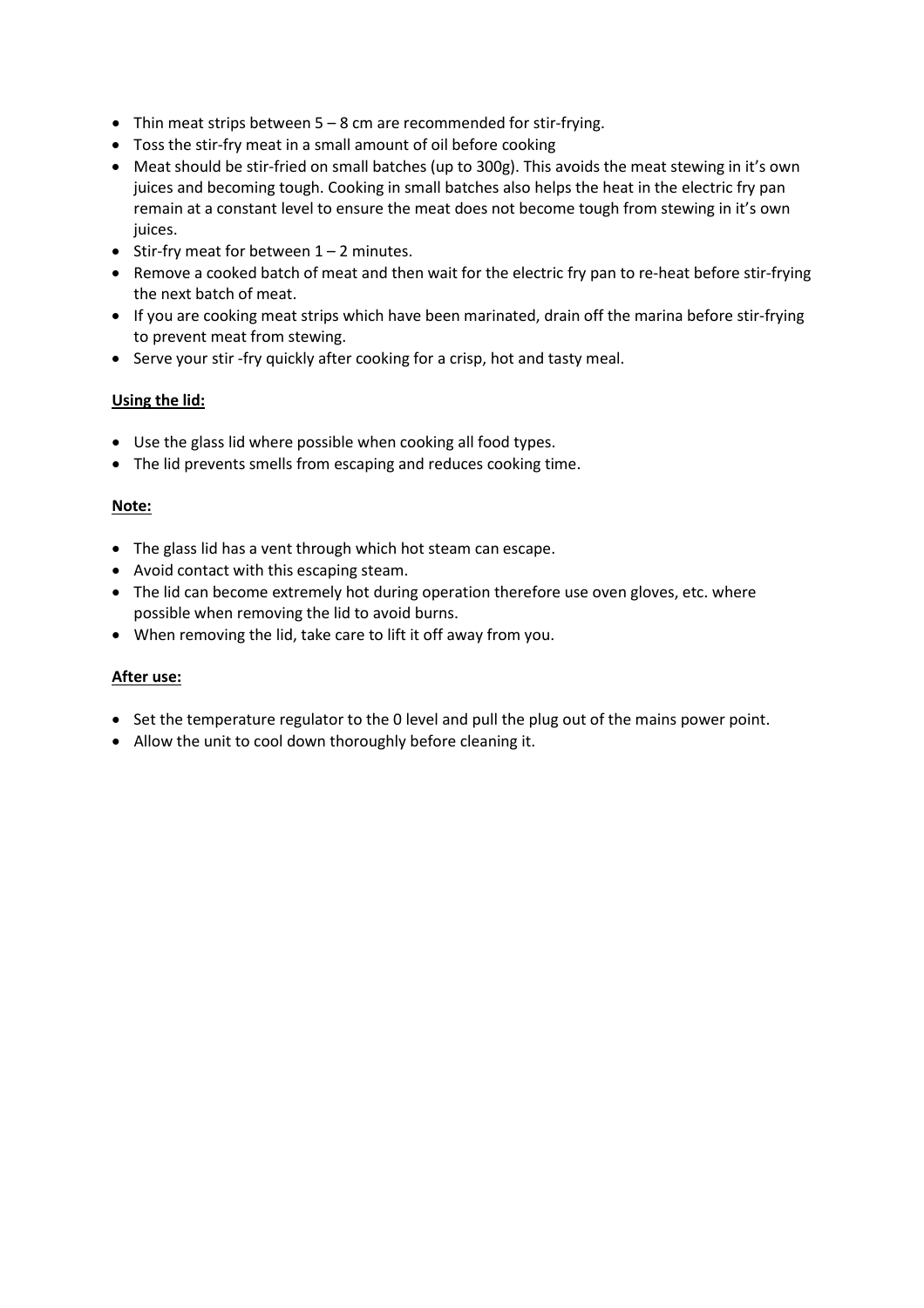#### **Cleaning:**

- Clean the electric fry pan after use with a damp soft cloth or damp paper towel.
- If there is difficult to remove residue on the electric fry pan, put a little water in the electric fry pan and turn it on. The electric fry pan will be heated, and the residue can be rubbed away.
- Do not use any aggressive detergents, thinners, brushes with metal or nylon bristles or sharp objects such as knives or spatulas when cleaning the unit.
- To clean the thermostat controller, wipe it with a dry soft cloth or paper towel.
- To clean the lid, wipe it with a damp soft cloth or damp paper towel with a little detergent. Rinse it and dry it thoroughly after use.
- Do not put the electric fry pan or thermostat controller into water.
- Always dry the unit thoroughly after cleaning it and before storing it away.
- None of the parts for the electric fry pan are dishwasher safe.

#### **To clean stubborn stains:**

- Add  $\frac{1}{2}$  cup of lemon juice and 2 cups of water to the electric fry pan.
- Put the lid on the electric fry pan. Then, turn the electric fry pan on to heating level 2.
- Allow the liquid to heat up and simmer for 10 minutes.
- Then turn the electric fry pan off and disconnect it from mains power.
- Tip the liquid out and wash the electric fry pan in warm soapy water with a damp soft cloth.
- Do not submerge the electric fry pan into water.

#### **Discolouration:**

Regular high heat cooking may discolour the non-stick surface, this is normal and will not affect the performance of the non-stick coating.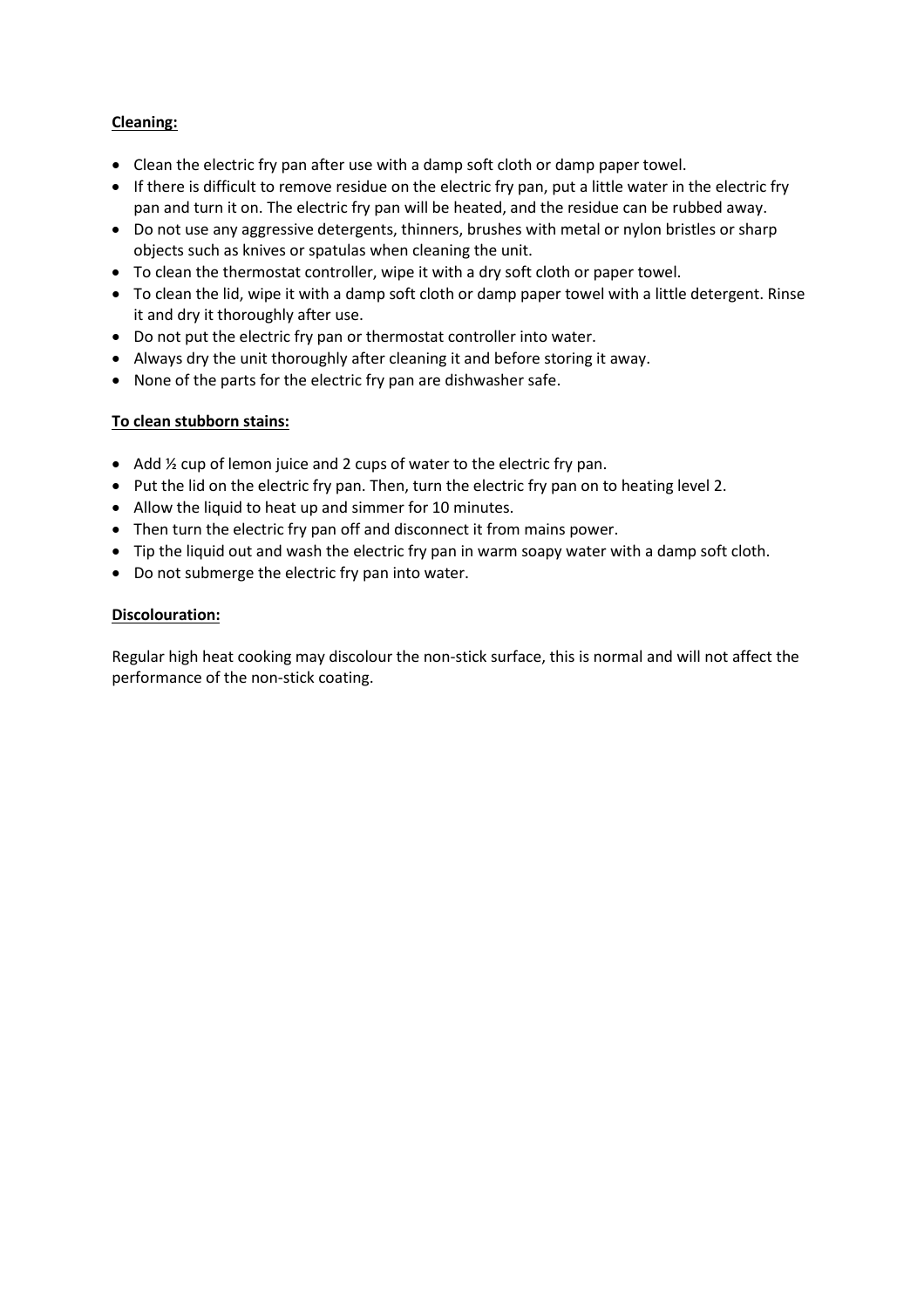# **Troubleshooting:**

| <b>PROBLEM</b>  | POSSIBLE CAUSE/SOLUTION                                                |  |  |
|-----------------|------------------------------------------------------------------------|--|--|
| The device does | • Is the device plug inserted correctly in the                         |  |  |
| not work        | connecting socket for the device plug?                                 |  |  |
|                 | • Is the mains plug inserted in the plug socket correctly?             |  |  |
|                 | • Is the plug socket defective? Try another one.                       |  |  |
|                 | • Check the fuse of the mains connection.                              |  |  |
| Development of  | • When the device is first used:                                       |  |  |
| odors or smoke  | Any coating residues that may remain may result in a small amount of   |  |  |
|                 | odour or smoke development. This is normal. Allow the device           |  |  |
|                 | to heat up for approx. 15 minutes.                                     |  |  |
|                 | • The device has already been used: Is the electric fry pan pan dirty? |  |  |
|                 | Clean the electric fry pan pan.                                        |  |  |
|                 |                                                                        |  |  |



# www.lenoxx.com.au

**2** 1300 666 848

C LenoxxElectronics

**f** LenoxxElectronics

CLenoxxAustralia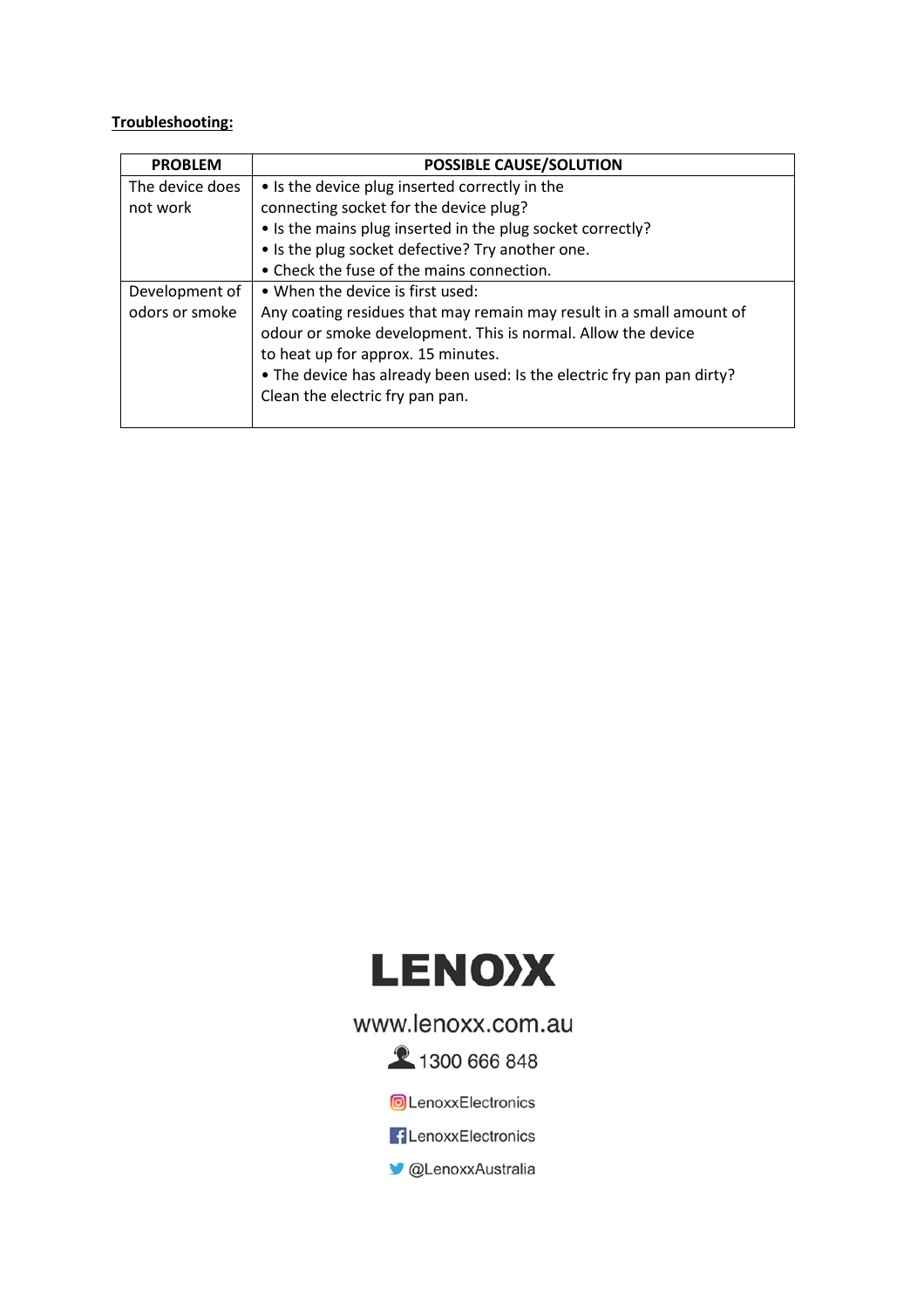#### **Recipes to get you started:**

# **Chicken and capsicum stir-fry with oyster sauce**

Ingredients:

- 500g chicken breast strips
- 3 tablespoons oyster sauce
- 2 tablespoons sherry cooking wine
- ¼ teaspoon ground black pepper
- ¼ teaspoon salt
- $\bullet$  % cup chicken stock
- $\bullet$  % teaspoon cornstarch
- $\bullet$  1 % cups red capsicum, chopped and deseeded
- 3 tablespoons cooking oil

- 1. Combine oyster sauce, sherry cooking wine, ground black pepper, and salt in a bowl. Mix well.
- 2. Add the thinly sliced chicken. Marinate for 10 minutes.
- 3. Heat 1 tablespoon cooking oil in the electric fry pan.
- 4. Once the oil becomes hot, stir-fry the capsicum for 1 minute. Remove from the electric fry pan and set aside.
- 5. Pour the remaining cooking oil on the electric fry pan. Once the oil gets hot, put the marinated chicken in the pan. Dis-regard the remaining marinade. Stir fry for 2 minutes or until the chicken turns light to medium brown.
- 6. Add the cooked capsicum. Continue to stir-fry for a another 30 seconds 1 minute.
- 7. Combine the chicken stock and cornstarch. Mix well and then pour into the electric fry pan.
- 8. Stir-fry until the texture of the sauce thickens.
- 9. Transfer to a serving plate. Serve with rice or noodles.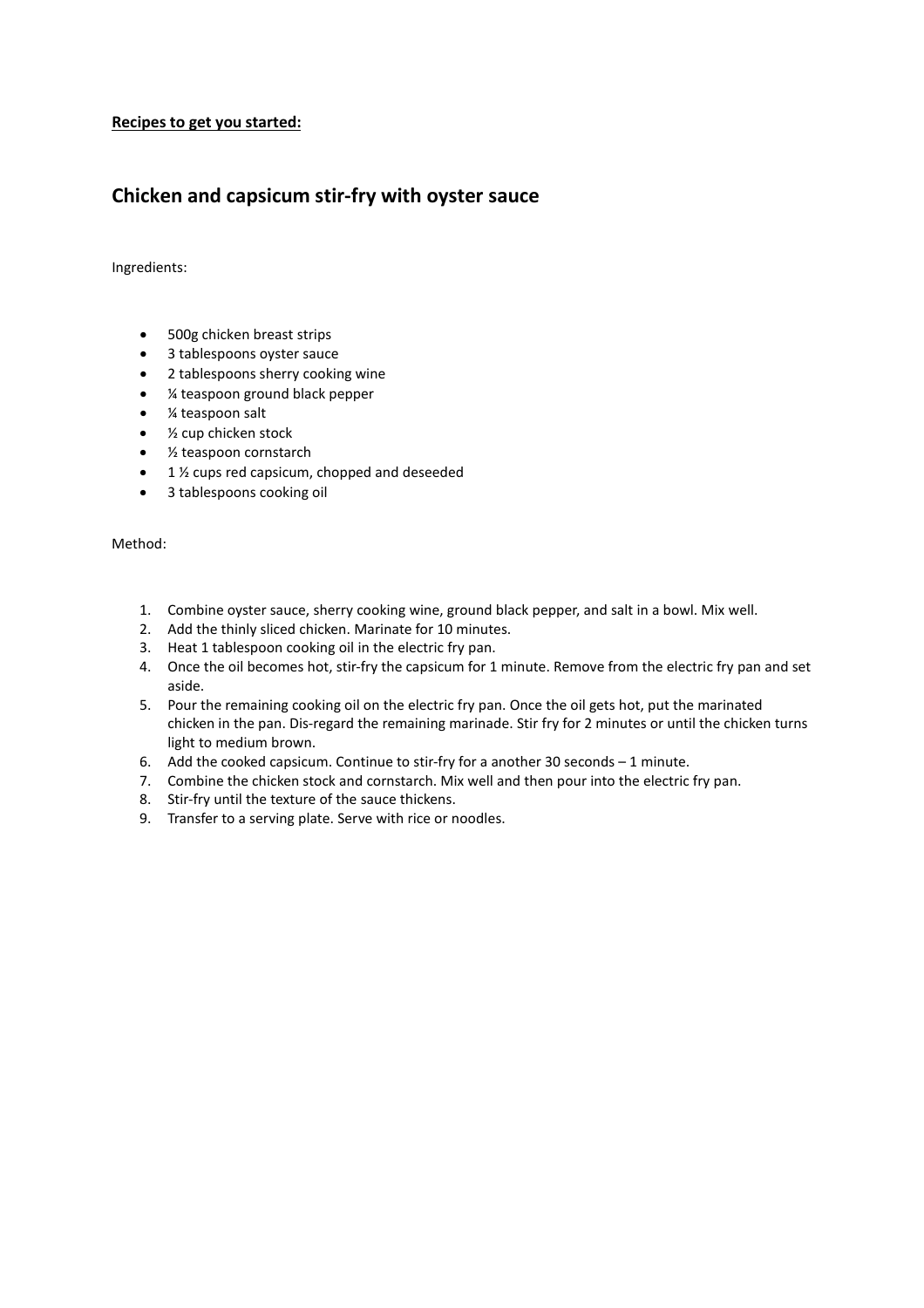# **Chicken and cashew stir-fry**

Ingredients:

- 500g chicken breast strips
- $\bullet$  1 raw egg, beaten
- $\bullet$  1 cup cornstarch
- 1 red onion, sliced
- $\bullet$   $\frac{1}{2}$  cup red capsicum, cut into strips and deseeded
- $\bullet$  1½ cups broccoli, cut into bite sized pieces
- 2 tablespoon soy sauce
- 2 tablespoon cooking rice wine
- 1 tablespoon oyster sauce
- $\bullet$  % cup cashew nuts, roasted
- $\bullet$  % cup spring onion, chopped
- ¼ cup cooking oil

- 1. Beat the egg and pour-over the chicken strips then mix well until properly distributed.
- 2. Heat the electric fry pan and add the cooking oil
- 3. Dip the chicken strips (coated with egg) in corn starch and stir fry until the color of the chicken turns golden brown. Set aside.
- 4. In electric fry pan, add some cooking oil and allow to heat-up.
- 5. Stir-fry the onion, capsicum, and broccoli.
- 6. Add the cooking rice wine, soy sauce, and oyster sauce then allow to cook for a few minutes.
- 7. Add the stir-fried chicken and cook for 2 minutes while mixing with the rest of the ingredients.
- 8. Add the cashew nuts, spring onion, salt, and ground black pepper.
- 9. Transfer to a serving plate. Serve with rice or noodles.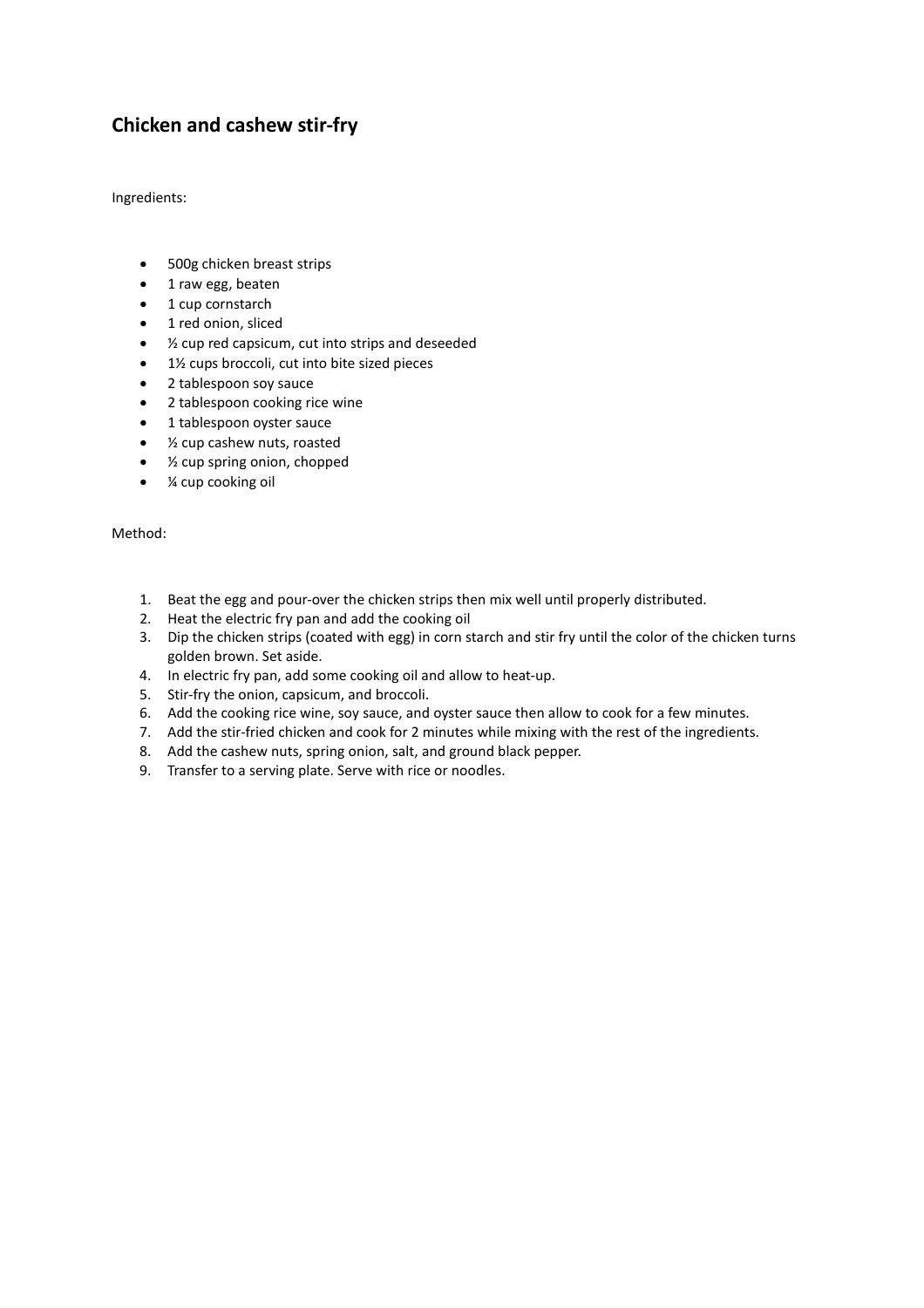# **Beef curry**

Ingredients:

- 500g beef strips
- 1 red onion, sliced
- 1 tablespoon cooking oil
- 1 red capsicum, chopped and deseeded
- $\bullet$  1 tbsp madras curry powder
- 2 level tbsp tomato puree
- $\bullet$  % a butternut pumpkin, peeled and chopped into bite sized pieces
- 250g mushrooms, halved
- 275ml beef stock
- 150g natural yogurt
- Chopped fresh coriander, to serve

- 1. Heat the electric fry pan and add the cooking oil.
- 2. Add the onion and stir-fry until partially cooked.
- 3. Add the beef strips to the electric fry pan with the capsicum and stir-fry for 2 minutes.
- 4. Add the curry powder and tomato puree and mix well.
- 5. Add the pumpkin and mushrooms to the electric fry pan and mix well.
- 6. Pour in the stock and mix well.
- 7. Add the lid to the electric fry pan, reduce the heat level to 3.
- 8. Cook for 25 minutes. Mix well occasionally.
- 9. Transfer to a serving plate
- 10. Serve the curry drizzled with yogurt and scattered with coriander, with rice on the side.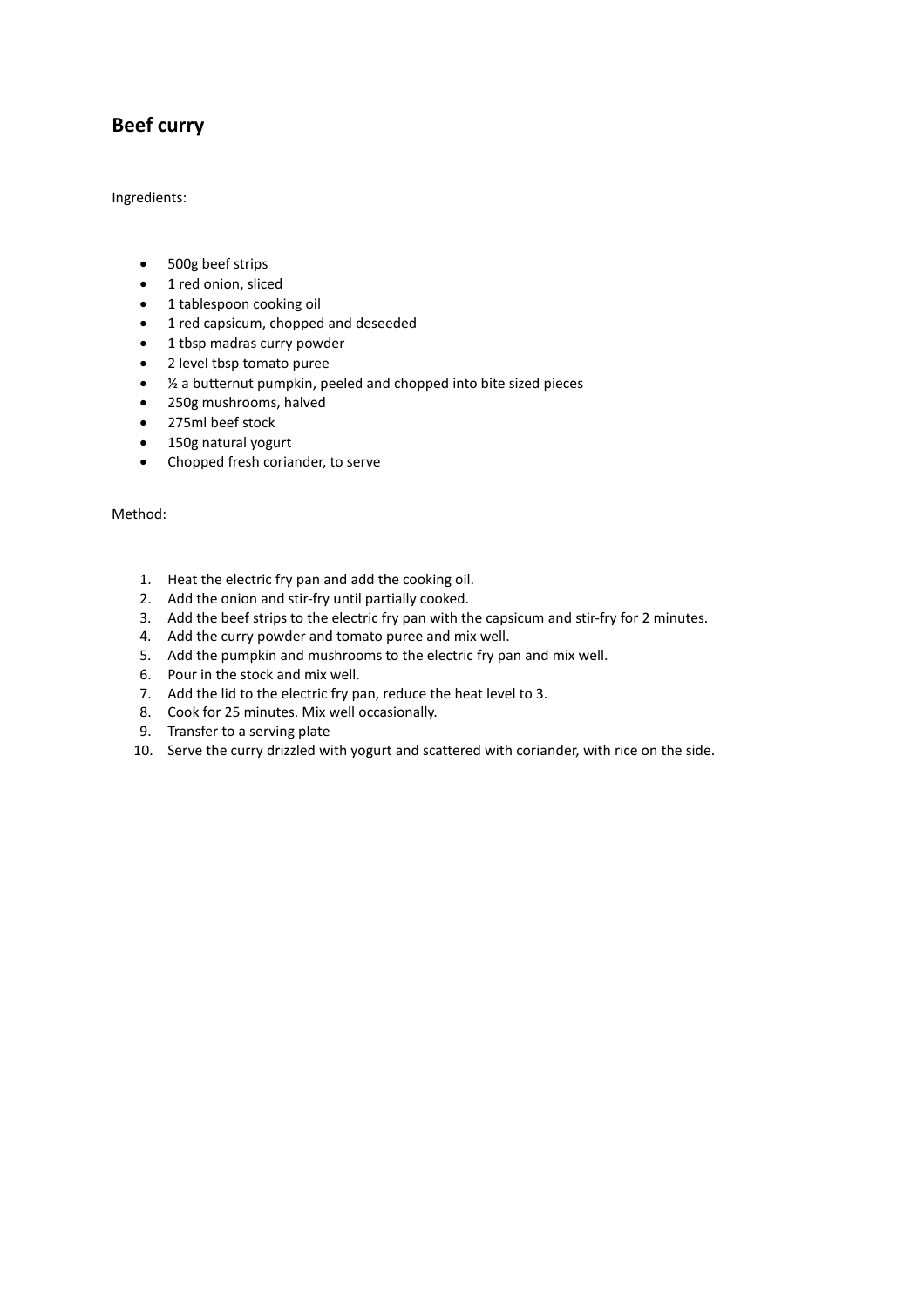# **Old fashioned beef stew**

Ingredients:

- $\bullet$  1.5 kg diced beef pieces
- 3 tablespoon cooking oil
- 2 teaspoon salt
- 1 tablespoon freshly ground pepper
- 2 red onions, chopped
- $\bullet$  1/4 cup flour
- 3 garlic cloves, minced
- $\bullet$  1 cup red wine
- 3 cups beef stock
- $\bullet$  1/2 tsp dried rosemary
- $\bullet$  1 bay leaf
- 4 carrots, peeled, cut into 2.5cm slices
- 2 stalks celery, cut into 2.5cm slices
- 3 large potatoes, peeled, cut in eights

- 1. Heat the electric fry pan and add the cooking oil. Add the diced beef pieces and stir-fry until they are browned.
- 2. Add the salt and pepper while browning the beef. Mix well.
- 3. Reduce the heat level to 3 and add the flour while cooking and mixing for 2 minutes.
- 4. Add the garlic and mix well. Add the wine and mix well.
- 5. Allow the contents to simmer for 5 minutes and mix well constantly. The mixture will begin to thicken.
- 6. Then add the bay leaves, rosemary and beef stock. Mix well.
- 7. Reduce the heat level to 1. Put the lid on the electric fry pan and cook for 45 minutes, mix well every 10 minutes.
- 8. Remove the lid carefully and add the potatoes, carrots and celery and mix well.
- 9. Simmer covered for 30 minutes or until the beef and vegetables are tender.
- 10. Turn off the heat and allow the stew to sit before serving. Mix well and serve with mashed potatoes.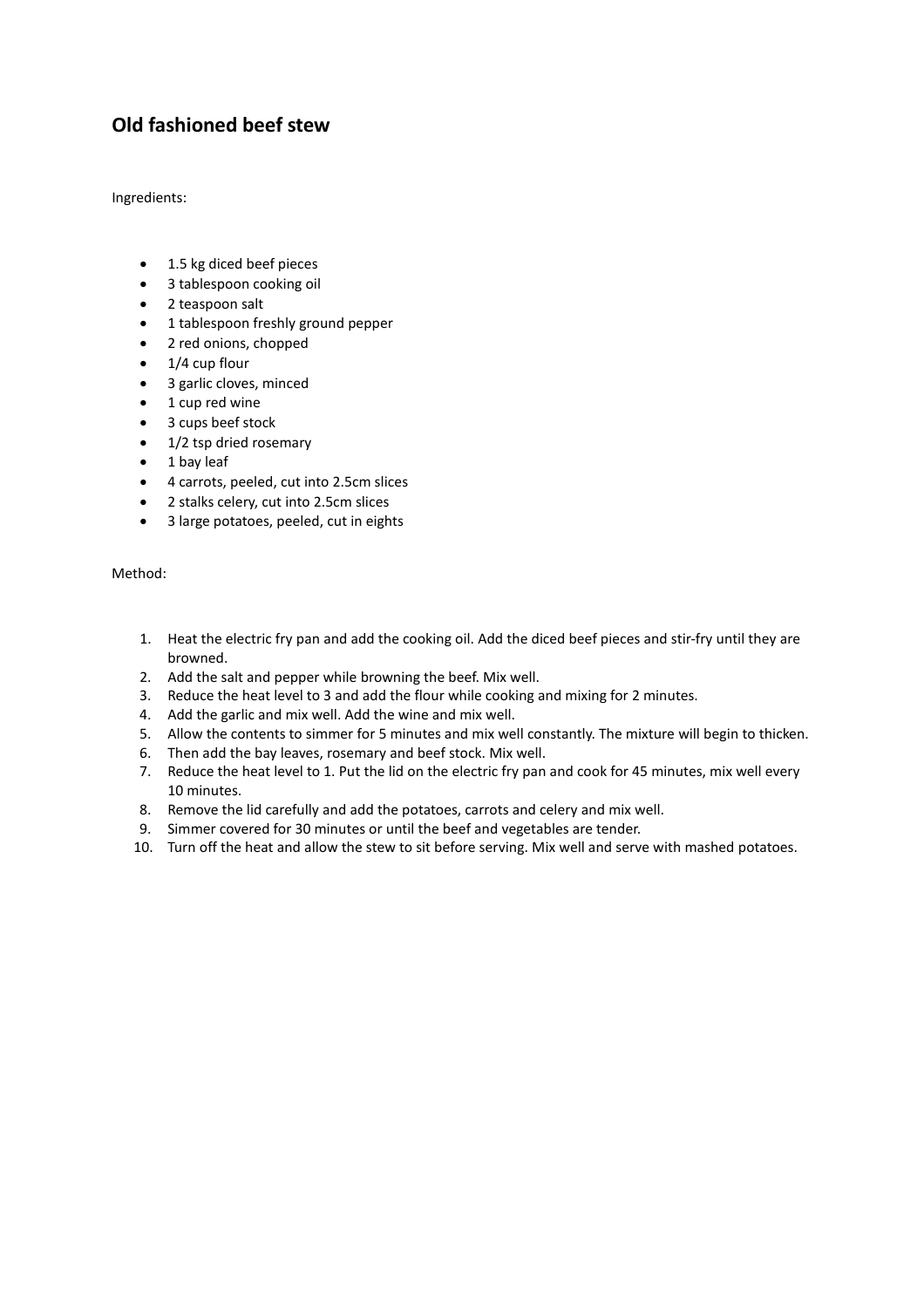# **Beef black bean**

#### Ingredients

- 500g beef strips
- 1 tablespoon grated ginger
- $\bullet$  2 cloves garlic, crushed
- 2 red onions, finely sliced
- 2 red capsicums, deseeded, sliced
- 300g snow peas, trimmed
- 125g baby corn, halved
- 1 handful of green beans, cut into 4cm lengths
- $\bullet$  1/2 cup reduced-salt chicken stock
- 2 tablespoons tinned black beans
- 2 tablespoons reduced-salt soy sauce
- 4 teaspoons cooking oil

- 1. Combine beef, ginger, garlic and onion in a bowl and marinate for 5 minutes.
- 2. Heat the electric fry pan and add 2 teaspoons of cooking oil.
- 3. Stir-fry the capsicum, snow peas, corn and green beans until just tender. Then, remove from the electric fry pan and keep aside.
- 4. Combine stock, black beans and soy sauce in a small bowl.
- 5. Add the remaining cooking oil to the electric fry pan.
- 6. Add the beef mixture.
- 7. Stir-fry for  $2 3$  minutes.
- 8. Add the black bean mixture and vegetables to the electric fry pan.
- 9. Toss to combine and heat.
- 10. Transfer to a serving plate. Serve with rice or noodles.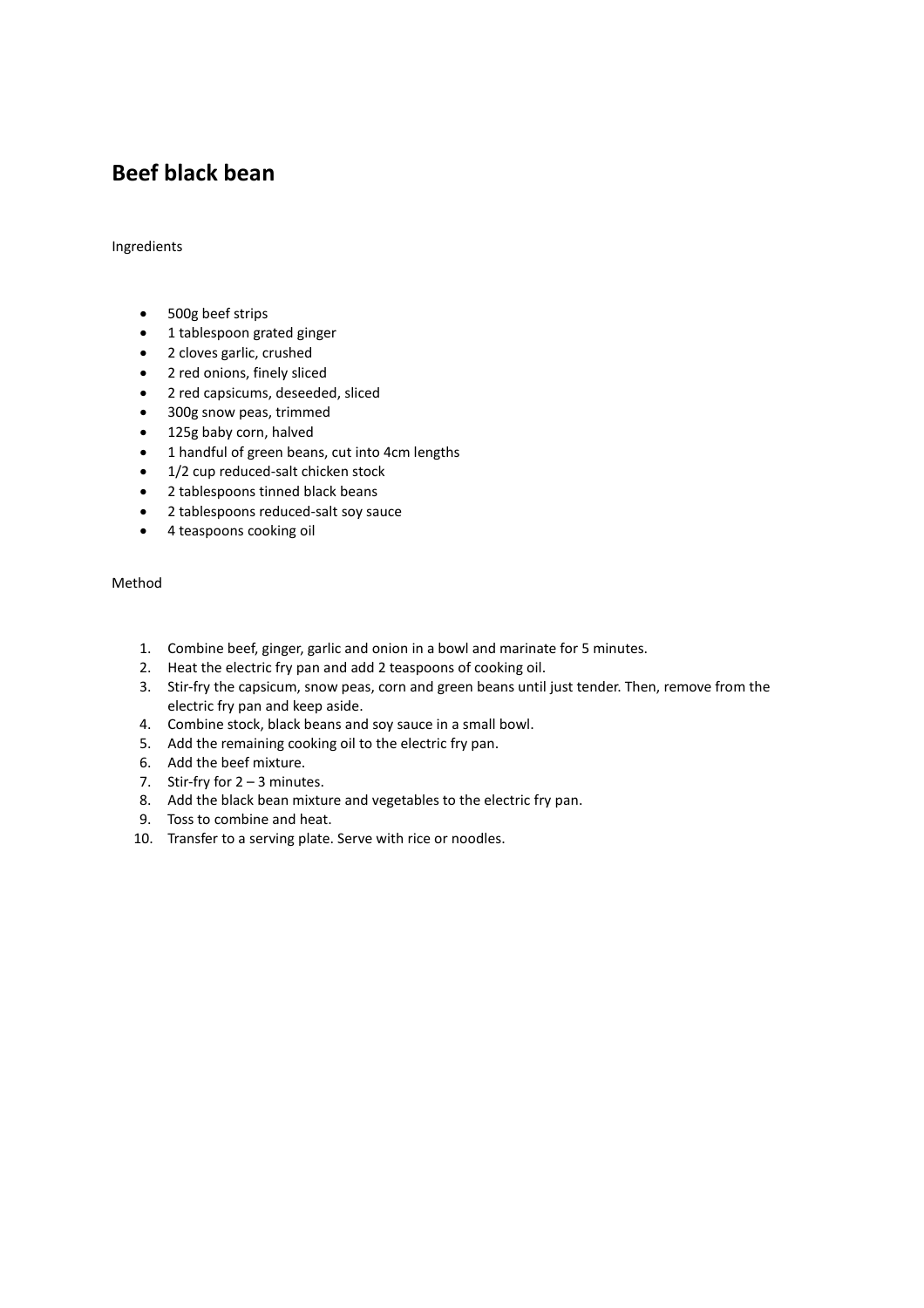# **Thai pork mince**

#### Ingredients

- $\bullet$  1 tbsp oil
- 1 x 500g pork mince
- 1 red pepper, deseeded and sliced
- 250g chestnut mushrooms, quartered
- 2 tablespoons from a jar of Thai base paste
- 2 tablespoons corn flour
- 300ml chicken stock
- 1 tablespoon Thai fish sauce
- 400g pack beansprouts, rinsed
- $\bullet$  juice of 1 lime
- 2 tablespoons chopped coriander leaves

- 1. Heat the oil in the electric fry pan.
- 2. Add the pork mince and stir-fry until cooked. Ensure it is broken up and not in clumps.
- 3. Add the red pepper, mushrooms and Thai base paste and stir fry for a further 2 minutes
- 4. Mix in the corn flour and stir.
- 5. Add the chicken stock and Thai fish sauce.
- 6. Lower the heat and simmer uncovered for 10 minutes.
- 7. Add the bean sprouts to a serving plate.
- 8. Stir the lime juice into the pork mince.
- 9. Add the pork mince to the bean sprouts on the serving plate.
- 10. Serve with rice or an Asian salad.
- 11. Stir the lime juice into the pork mince.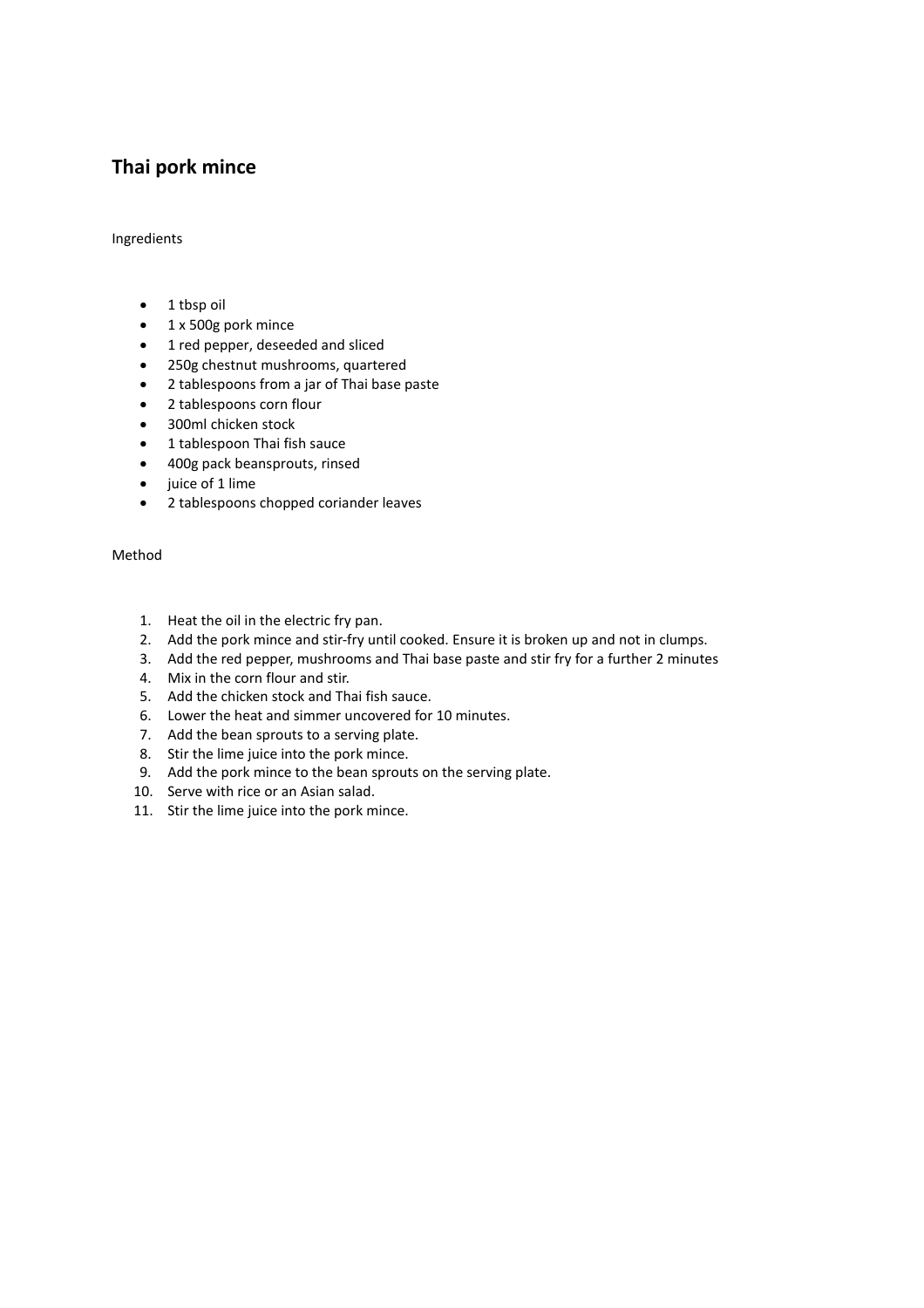# **Sweet and sour pork**

Ingredients

- Sunflower or canola oil for deep frying
- $\bullet$  450g pork fillet cut into 2.5 cm cubes
- 1 tablespoon sake
- 3 tablespoons plain flour, sifted
- 1 medium egg, lightly beaten
- 2 red capsicums, deseeded and cut into 2.5 cm pieces
- 1 bunch of spring onion, trimmed and cut into 2.5 cm pieces
- 225g can bamboo shoots, rinsed and drained
- x 1 x 440g can unsweetened pineapple chunks in juice drained but keeping the juice aside.
- 1 tablespoon corn flour
- 1 tablespoon soy sauce

Sweet and Sour Sauce:

- 2 tablespoons corn flour
- $\bullet$  100ml water
- 4 tablespoons soft brown sugar
- 2 tablespoons soy sauce
- 6 tablespoons rice wine vinegar or white wine vinegar
- 2 tablespoons tomato ketchup

- 1. Place cubed pork into a bowl. Add sake and soy sauce and mix well. Set aside.
- 2. Make the batter for the pork. Sift the flour into a medium sized bowl. Make a well. Drop the beaten egg into the well and beat until the mixture is smooth. Set aside.
- 3. Make the sweet and sour sauce. Place the corn flour into a small saucepan. Mix in the water, sugar, soy sauce, vinegar and ketchup over a low heat. Simmer gently until the mixture has thickened, stir it constantly for  $2 - 3$  minutes.
- 4. Remove the cubed pork from the marinade and place it onto a plate.
- 5. Dust 1 tablespoon of corn flour over the pork and then mix it into the batter.
- 6. Heat the sunflower or canola oil in the electric fry pan on high heat.
- 7. When the oil is very hot, deep fry the batter coated pork in small batches. Each batch should take  $2-3$ minutes.
- 8. Once each batch is a deep golden colour, remote it from the oil in the electric fry pan and drain it on some paper towel.
- 9. Then add all the cooked pork back to the electric fry pan and deep fry for an additional minute.
- 10. Remove the cooked pork from the oil and set is aside.
- 11. Drain the used cooking oil from the electric fry pan.
- 12. Heat another two tablespoons of sunflower or canola oil in the electric fry pan. When the oil is sizzling hot, add the capsicum, spring onions and stir-fry for a minute.
- 13. Add the bamboo shoots and pineapple chunks to the electric fry pan. Mix the electric fry pan contents.
- 14. Add the sauce and mix well.
- 15. Add a little of the pineapple juice to the mix if you want a more saucy mixture.
- 16. When the sauce mix is bubbling, add the cooked pork and mix well so that the pork is coated with sauce.
- 17. As soon as the pork is coated with sauce, remove it from the electric fry pan.
- 18. Transfer to a serving plate. Serve with rice or noodles.